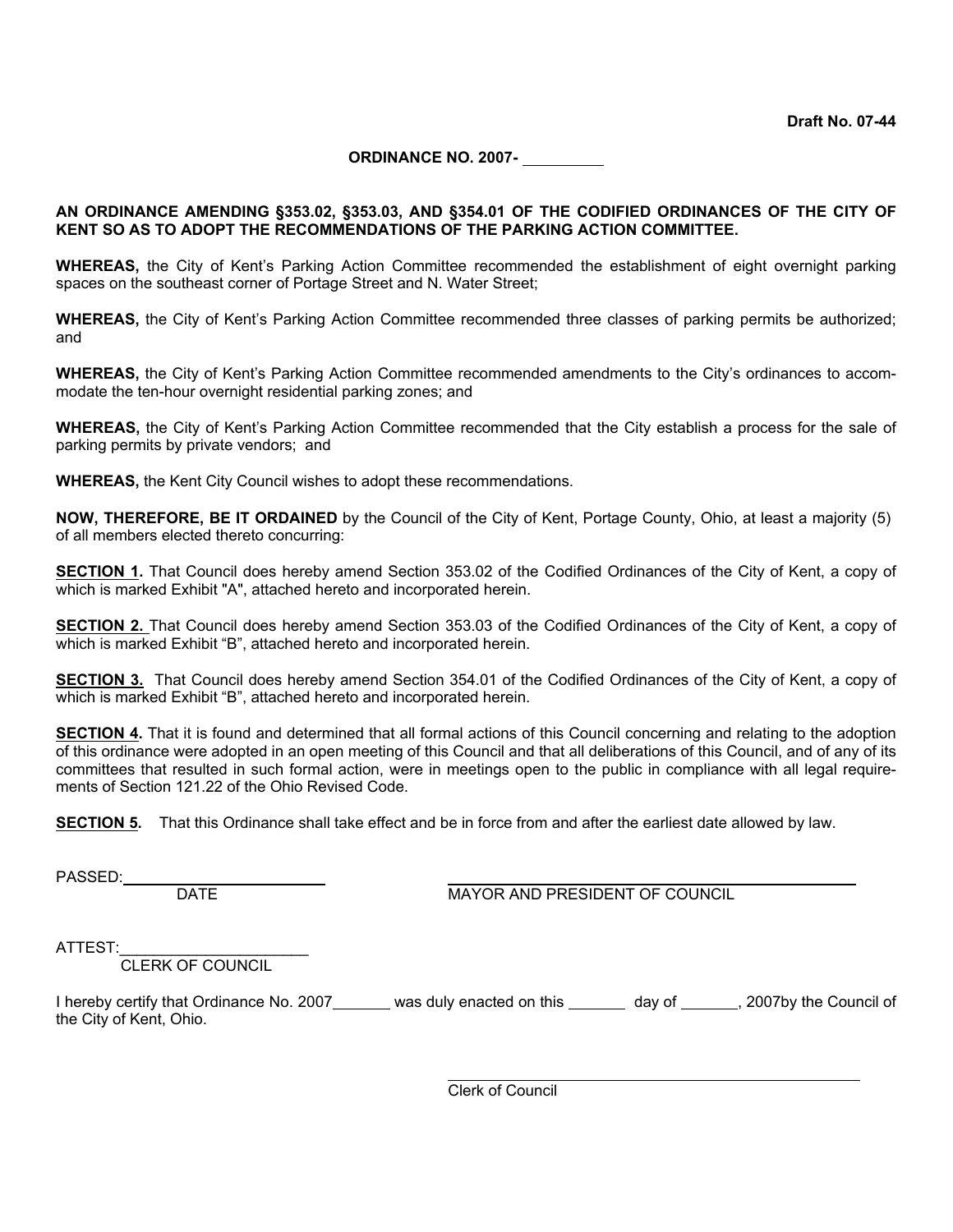# **353.03 PARKING PERMITS.**

 (a) No person shall cause, allow or permit any motor vehicle owned by, registered in the name of, or operated by such person to park such motor vehicle upon any street designated in Section 353.02, or any Municipal Parking Lot as regulated in Chapter 355 between the hours of 8:00 a.m. and  $-3:00$  a.m. 6:00 P.M. for a period of more than two hours without having obtained from the Police Chief, or his/her designee, a currently valid City of Kent parking permit and paid the fee set forth herein for such Permit.

 (b) The Director of Finance is hereby authorized to create procedures and guidelines for the issuance of City of Kent parking permits, including sale by private vendors in the downtown area.

(b) (c)The Police Chief Director of Finance, or his/her designee shall issue a permit to park a motor vehicle on the streets designated in Section 353.02 for a ten hour periods between the hours of 8:00 a.m. and 3:00 a.m. upon the following terms and conditions:

- (1) The applicant shall pay a permit fee of fifteen dollars (\$15.00) a month, forty-three dollars (\$43.00) for three months or eighty-five dollars (\$85.00) for six-months, and designated as class "A" parking permits.
- $(4)(2)$  The applicant shall pay a permit fee of FIVE dollars (\$5.00) a month for use in specially marked ten hour parking spaces designated on Franklin Avenue south of W. College St., E. Erie St., and N. Water St. north of Portage st. as class "B" permit spaces.
- (3) The applicant shall pay a permit fee of fifteen dollars (\$15.00) a month, forty-three dollars (\$43.00) for three months or eighty-five dollars (\$85.00) for six-months for special parking areas for overnight parking, or specially dedicated parking, and designated as class "C" parking zones, as identified in ordinance 353.02.

(G)(d) The parking permit shall be affixed in the lower left corner of the rear window of the motor-vehicle on the rearview mirror so as to be visible to the front and rear of the vehicle.

(D) The applicant for a parking permit shall exhibit to the Police Chief, or his/her designee, a current, valid operators or driver's license and current license registration for the motor vehicle as a condition to the issuance of a parking permit.

(E)(e) The Police Chief, or his/her designee, shall issue, or cause to be issued, a-parking permit issued by an authorized representative of the city shall designate the value paid for the permit, and shall cleary designate the month and year of expiration. designating the month, or number of months, for which the parking permit is valid. The term of the parking permit begins on the first day of the first month for which the permit is being issued, and will expire on the last day of the last month for which the permit is valid. The date of issuance of the permit will be posted on the front of the permit. Parking permits may be issued for a maximum of six (6) months.

(F) The parking permit for a particular month shall not be issued to the applicant more than five days before the succeeding month for which the parking permit is applicable. It shall be the responsibility of the applicant paying the parking permit fee three months in advance to request a new parking permit for each subsequent month. No applicant regardless of the fee paid shall be issued a parking permit other than for the current month.

 $(\mathsf{G}(f))$  Payment of the parking permit fee by the applicant as provided for herein guarantees only that the licensee is entitled to park on a space on one of the streets designated in Section 353.02, or designated by postings in municipal parking lots but does not provide the licensee with a specific or particular parking space.